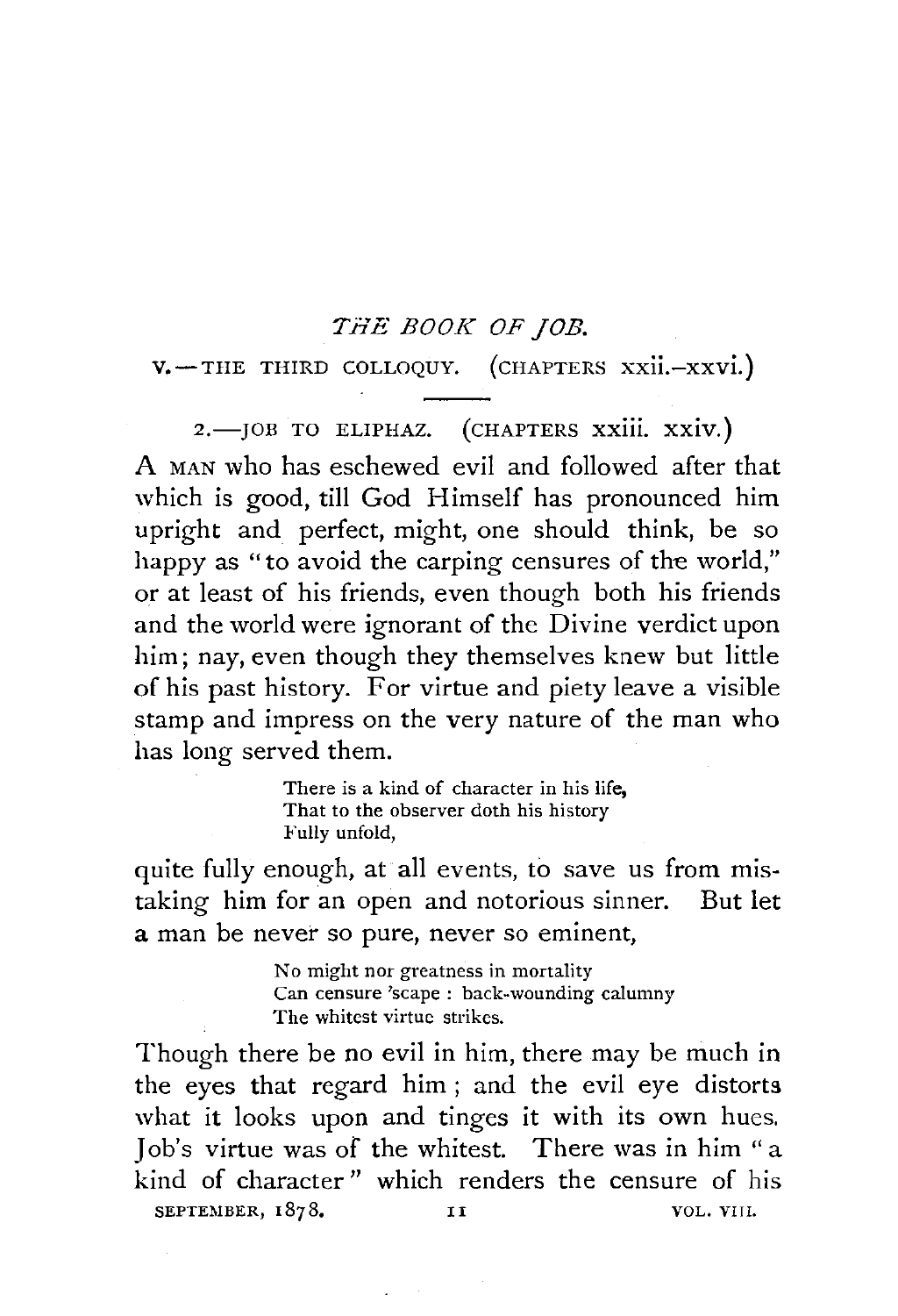friends incredible even to us who see him but afar off. And yet, as we have heard, Eliphaz does not scruple to "accuse him home and home" with the most flagrant crimes, crimes wholly inconsistent with his character, however consistent with his position.

Job takes these charges very quietly, in part because he knew his entire innocence of them, and found open accusation a relief after so many veiled insinuations and " ambiguous givings out; " and in part because he is preoccupied with larger questions, and questions more open to debate than. that of his own innocence or guilt. He can leave his character to speak for itself. " His integrity stands without blemish," let Eliphaz say what he will. And he is so absorbed in the endeavour to find God, who knows his innocence, and who seems to evade him lest He should have to attest it (Chap. xxiii.), that he can pay but little heed to what men may say against him. Nor is it only the mystery of his own fate which absorbs him. His own misery has opened his eyes to the misery of his fellows (Chap. xxiv) ; the mystery of his own doom runs up into a still profounder mystery. The thought which engages and appals him is not simply that God has bruised *his* heart (Chap. xxiii. 16), but that the souls of myriads mourn under the oppressions of a constant misery, and yet God heedeth not the wrong (Chap. xxiv. 12); while myriads more rebel against the light, and yet God giveth them security (Chap. xxiv. I 3, 23). It is not merely the misery he suffers, and that men suffer, however, which perplexes and distresses him. *That* is a darkness which might be borne if only he could see any good end to be answered by it. What most of all tries and saddens him is that he cannot see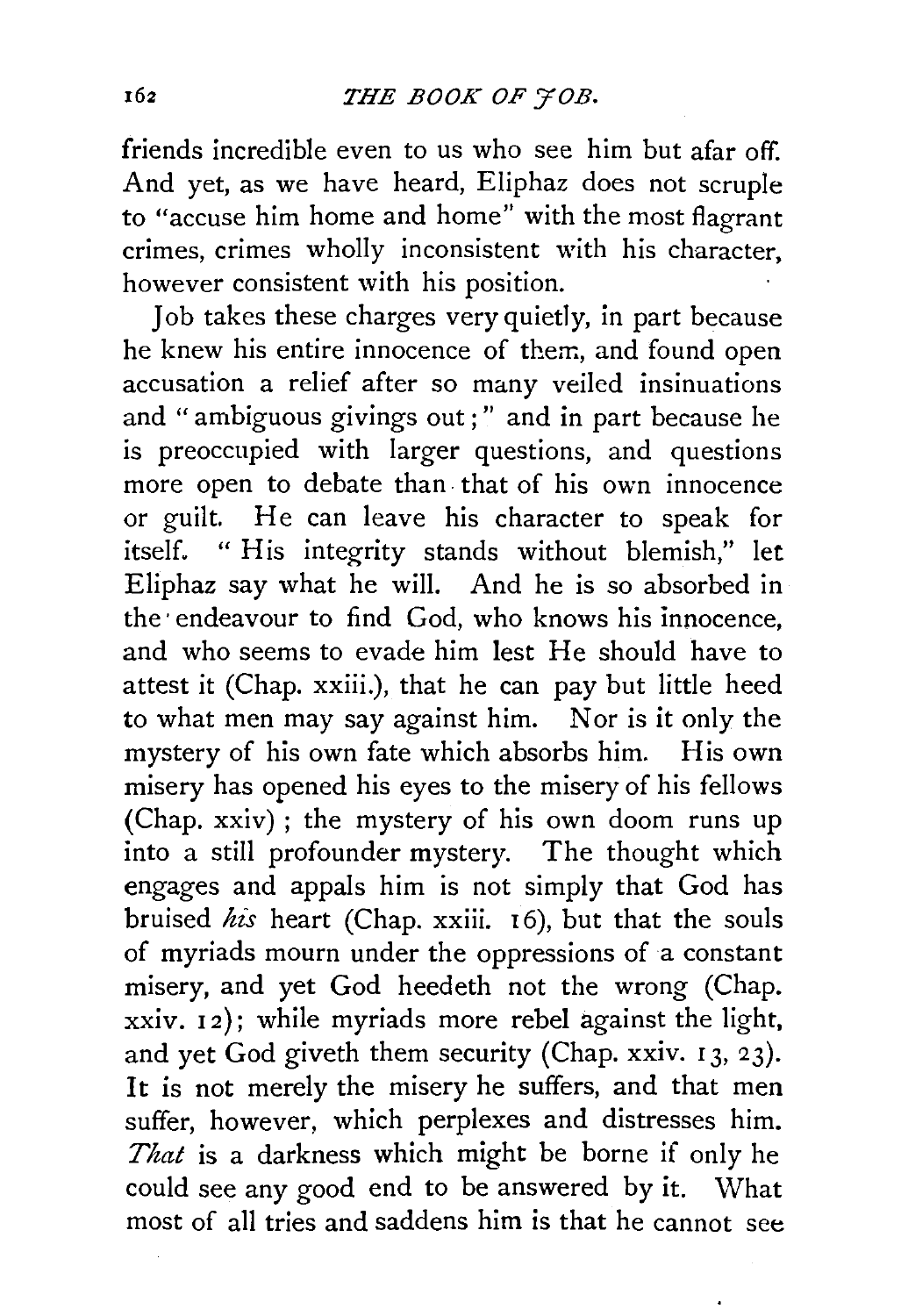*YOB TO ELIPHAZ.* 

God through this darkness, cannot see what good end, or that any good end, is to be subserved by the wrongs and calamities men have to endure. It was on this great problem that he was engaged before Eliphaz had spoken; and he now continues to labour and agonize over it almost as though the process of his thoughts had not been disturbed.

### CHAPTERS XXIII. AND XXIV.

|     | CHAP. $XXIII$ — $I$ . Then answered $\gamma$ ob and said:       |
|-----|-----------------------------------------------------------------|
| 2.  | Still is my complaint bitter,                                   |
|     | And my stroke heavier than my groaning.                         |
| з.  | O that I knew where I might find Him !                          |
|     | I would press even to his seat;                                 |
| 4.  | I would set out my cause before Him,                            |
|     | And fill my mouth with pleas;                                   |
| 5.  | I should know the words with which He would answer me,          |
|     | And understand what He would say to me:                         |
| 6.  | Would He contend against me in the greatuess of His strength?   |
|     | Nay, He would make concession unto me:                          |
| 7.  | There might the upright reason with Him,                        |
|     | And once for all I should be acquitted by my Judge.             |
| 8.  | Behold, I go towards the East, but He is not there,             |
|     | And Westward, but I cannot perceive Him;                        |
|     | 9. Toward the North, where He is working, but I cannot see Him, |
|     | Where He veileth Himself in the South, but I cannot find Him.   |
| 10. | But He knoweth the way I take;                                  |
|     | When He hath assayed me, I shall come forth as gold;            |
| 11. | My foot hath held to his tracks,                                |
|     | His way have I kept, nor turned aside,                          |
| 12. | Neither have I gone back from the behest of his lips;           |
|     | I have preferred the words of his mouth to my own resolves.     |
| 13. | Sole is He, and who can turn Him back?                          |
|     | And what his heart willeth that will He do;                     |
| 14. | That which is decreed for me will He perform:                   |
|     | And many such things are ordained by Him.                       |
| 15. | Therefore am I troubled at his Presence;                        |
|     | When I consider, I am afraid of Him:                            |
| 16. | For it is God who hath bruised my heart,                        |
|     | And it is the Almighty who hath filled me with confusion:       |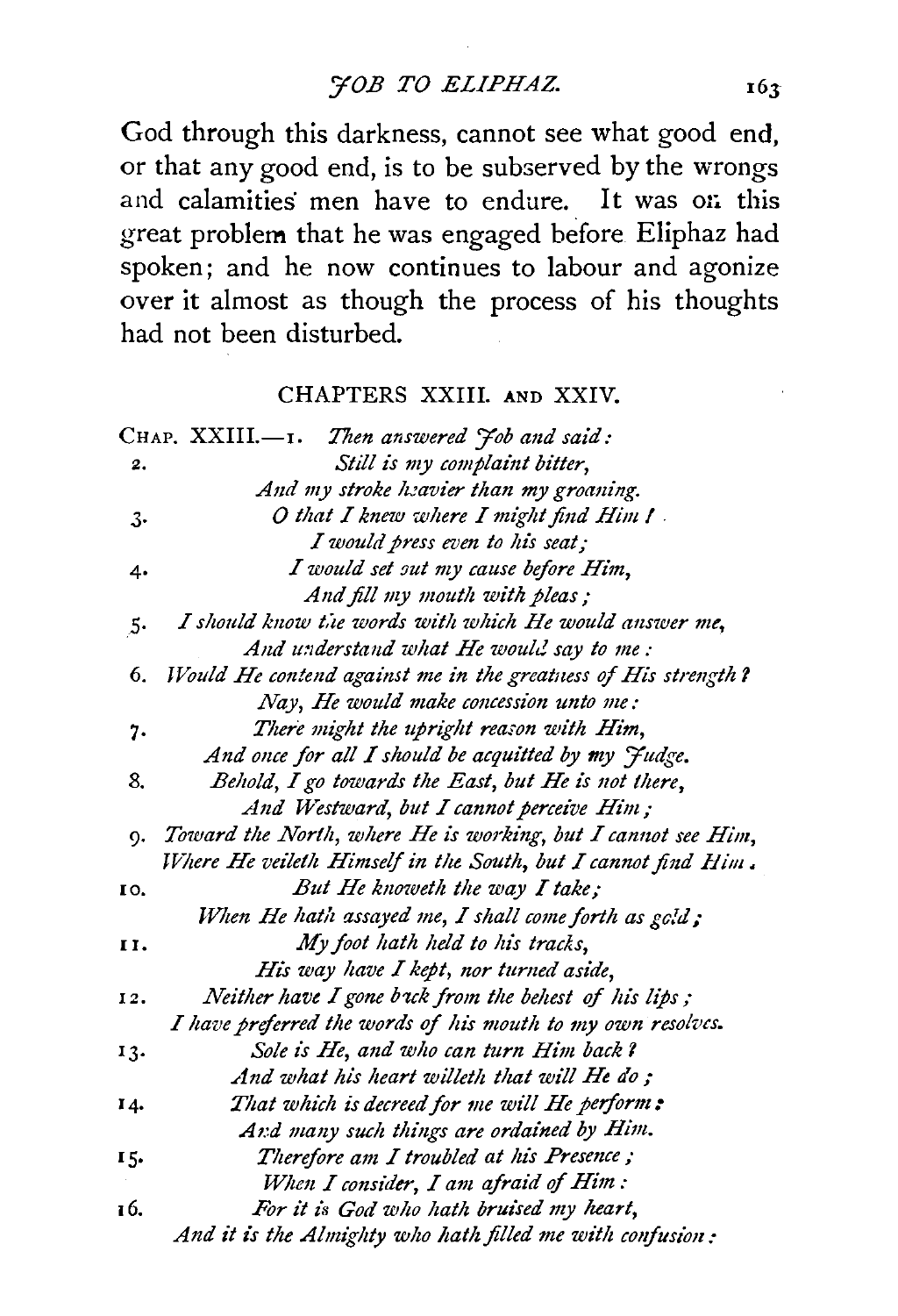# *THE BOOK OF J'OB.*

| 17. | For I should not be dumb because of darkness, |
|-----|-----------------------------------------------|
|     | Because thick darkness enshroudeth me.        |

|     | Because thick darkness enshroudeth me.                            |
|-----|-------------------------------------------------------------------|
|     | CHAP. XXIV.-I. Why are not times reserved by the Almighty,        |
|     | And why do not they who know Him see his days ?                   |
| 2.  | Some remove landmarks;                                            |
|     | They steal flocks and pasture them:                               |
| з.  | They drive away the ass of the fatherless,                        |
|     | And take the widow's ox in pledge:                                |
| ሩ   | They push the needy from the path,                                |
|     | The poor of the land are made to slink out of sight.              |
| 5.  | Benold, like wild asses in the wilderness,                        |
|     | They go forth to their labour,                                    |
|     | Rising early in quest of food:                                    |
|     | The desert must yield them bread for their children!              |
| 6.  | They reap fodder for him in the field,                            |
|     | And glean the vineyards of the wicked;                            |
| 7.  | Naked they pass the night, unclad,                                |
|     | And with no shelter from the cold;                                |
| 8.  | They are drenched by the mountain-storm,                          |
|     | And for lack of shelter they cling to the rock.                   |
| 9.  | Some pluck the orphan from the breast,                            |
|     | And exact a pledge beyond his means from the poor;                |
| 10. | Naked, they slink away without clothes;                           |
|     | Hungry, they must bear the sheaves:                               |
| 11. | They press out oil within the walls,                              |
|     | They tread the winevats-and thirst:                               |
| 12. | Vassals groan in the city,                                        |
|     | And the soul of the wounded mourns:                               |
|     | Yet God heedeth not the wrong!                                    |
| 13. | These are of those who rebel against the light,                   |
|     | Who will know nothing of its ways,                                |
|     | And who abide not in its paths :-                                 |
| 14. | The murderer, who riseth before the dawn;                         |
|     | He slayeth the poor and needy,                                    |
|     | And at night he playeth the thief:-                               |
|     | 15. The eye of the adulterer also watcheth for the evening glosm, |
|     | Saying, "No eye will recognize me !"                              |
|     | And he muffleth up his face:                                      |
| 16. | They dig through houses in the dark;                              |
|     | By day they seal themselves $u$ p,                                |
|     | They know not the light,                                          |

 $\bar{z}$ 

 $\sim$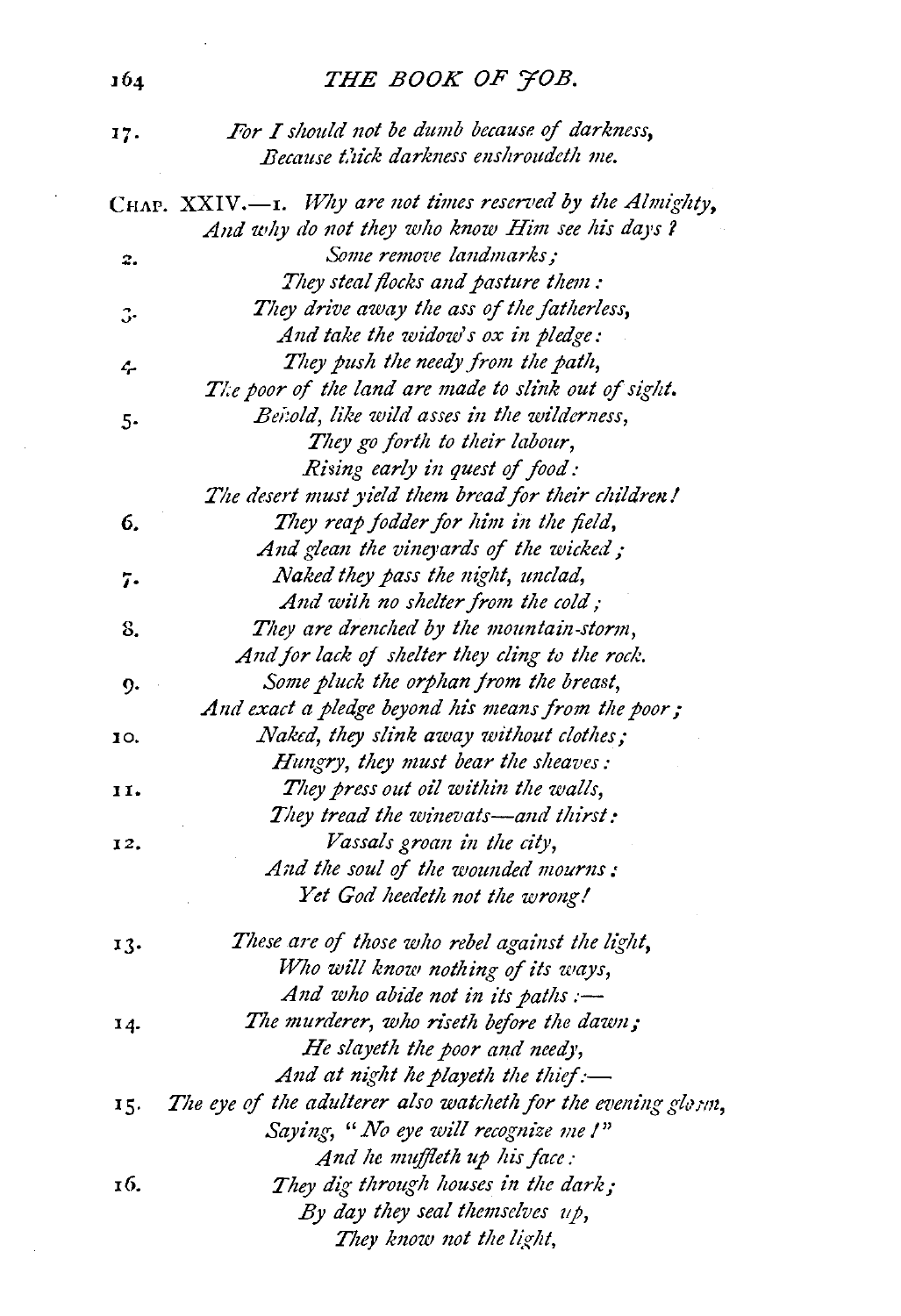# *'JOB TO ELIPHAZ.*

| 17. | For to them the dawn is as darkness,                                   |
|-----|------------------------------------------------------------------------|
|     | But the night hath no terrors for them;                                |
| 18. | They pass swiftly as on the surface of the waters,                     |
|     | Their heritage is cursed in the land;                                  |
|     | They turn no more by the way of the vineyards.                         |
| 19. | As drought and heat consume snow-waters,                               |
|     | So Hades them that sin :                                               |
| 20. | The womb forgetteth them,                                              |
|     | The worms batten on them :                                             |
|     | They shall be remembered no more,                                      |
|     | And iniquity shall be broken like a tree.                              |
| 21. | They devour the barren who bear not,                                   |
|     | And do no good turn by the widow;                                      |
| 22. | They drag off the mighty by their power:                               |
|     | They rise up again even when they have despaired of life.              |
| 23. | God hath given them security, and they lean on it,                     |
|     | And his eyes are on their way;                                         |
|     | 24. They are exalted a while; then, they are not, but are brought low; |
|     | They are gathered like other men,                                      |
|     | And are cut off like the topmost ears of corn.                         |
| 25. | But, if it be not so, who will prove it,                               |
|     | Or make my words of no worth?                                          |

*Chapter* xxiii.—It is very strange that the Friends of Job, who have so long "gone about to apply a moral medicine to a mortifying mischief," should have forgotten that

The miserable have no other medicine, But only hope,

and should even have tried to snatch away from him the one hope by which he was sustained. This hope in the righteousness of God, and in an approaching manifestation of that righteousness, here finds fit and noble expression. The Chapter, so far from breathing, as some affirm, ''a bitter and maddened spirit," is inspired by a sublime and inalienable confidence in the equity of the Supreme Judge. Job distrusts neither Him nor himself. God is just; Job is upright: but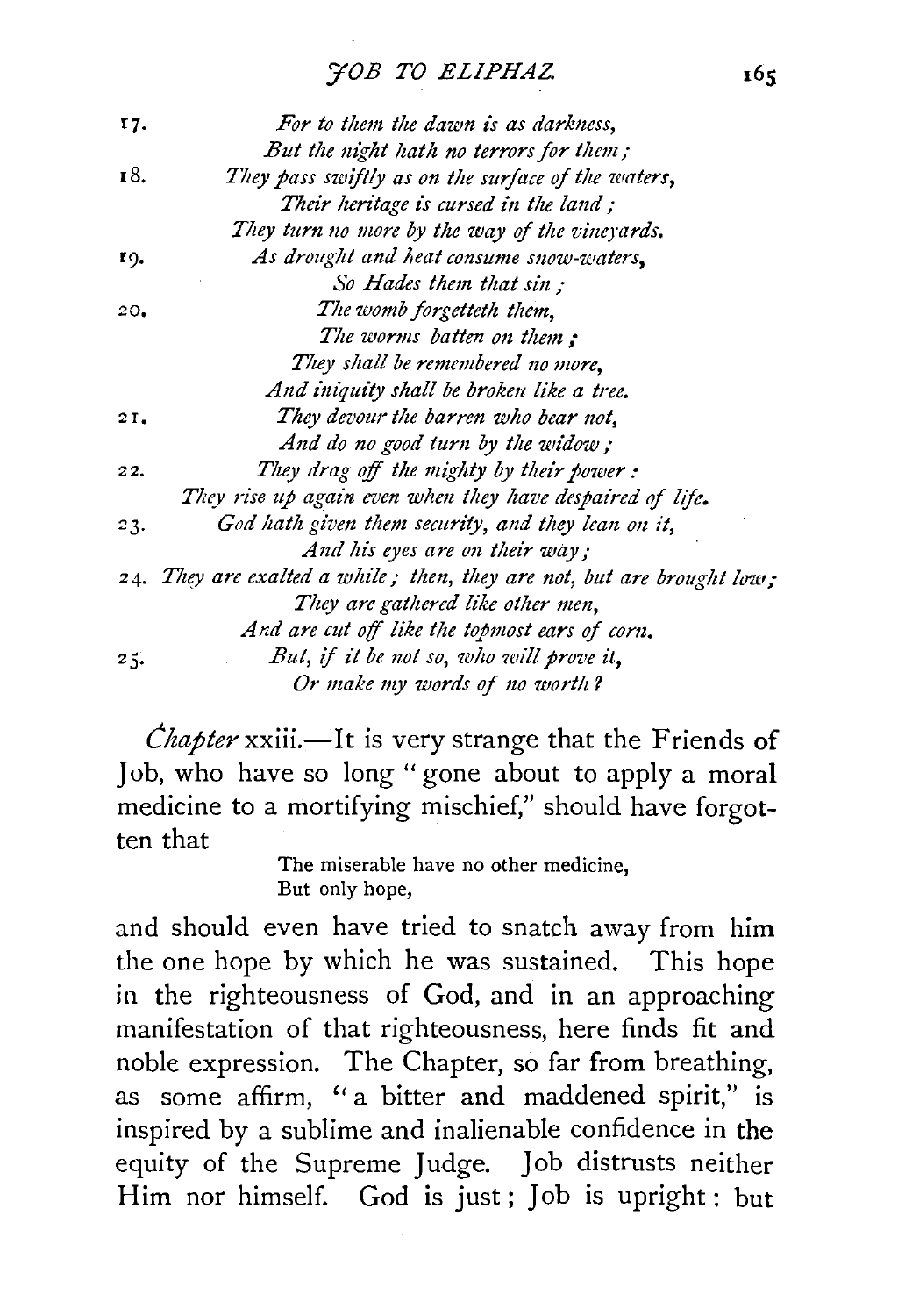how is the upright man to reach the seat of that Divine Judge who is present with him, and yet absent: absolutely present, but not visibly present; felt, yet not discerned? *This* is the question which now agitates the mind of Job, and not any distrust of God's equity, or any fear of his own acquittal, nor any "stubborn opposite intent."

Whether *Verse* 1 is an ejaculation of distress, the sigh of a perplexed and burdened spirit, or whether it is an exclamation thrown out at Eliphaz, the only reply which as yet Job deigns to make to *him,* it is hard to say. In the one case we must read it as meaning, " Ah, how bitter is my complaint! but how much more bitter the pain that wrings it from me!" In the other, we must read it as meaning, "You still think my complaint bitter and rebellious, that there is a mutiny in my mind against God. But is not his hand heavy upon me, far heavier than my groaning ? "

But if there be a passing allusion to Eliphaz in this Verse, Job at once passes from all thought of the Friends, and of the charges-gross, open, palpablewhich they have alleged against him. For, in *Verse* 2, he commences a pathetic lament over the absence of his Judge, who yet is somehow present with him, which extends to the close of *Verse* 9; and this is a sorrow which it had not entered the heart of his friends to conceive. More than once (Chap. ix. 34, xiii. 21) Job had expressed the natural fear that, even were he admitted to plead his cause before God, the splendours of the Divine Majesty would strike him dumb. But he has now risen to higher, and therefore truer, thoughts of Him. Could he but find Him, he would not stand afar off: he would press straight on to his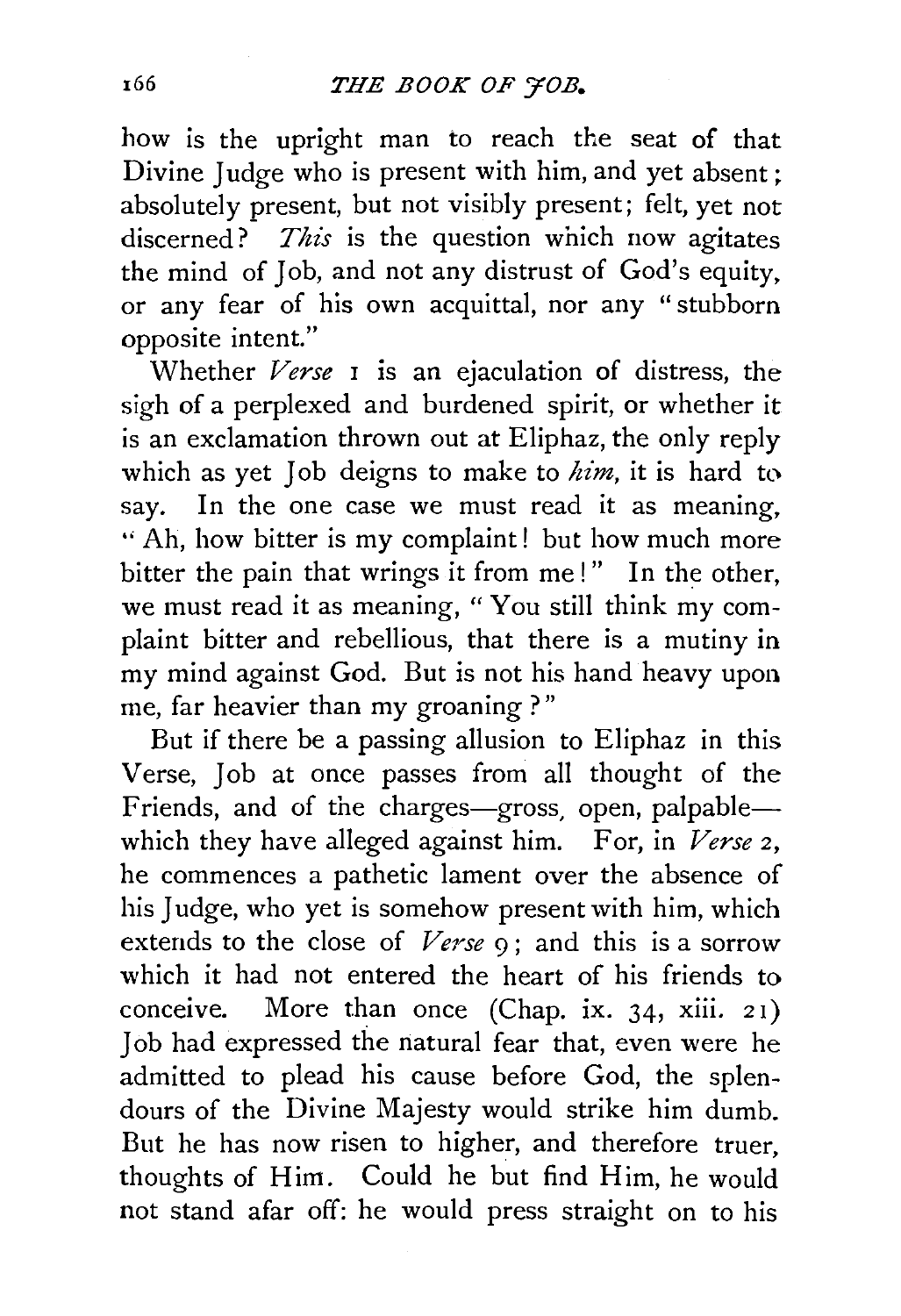royal seat. In the light of that gracious Presence his cause would take order and proportion in his thoughts, and, instead of being struck mute, his mouth would be filled with pleas. The words of his Judge would not perplex him as his acts had done ; he would understand what He would say to him. Instead of confronting and confounding Him with the brightness of his glory, the Almighty would veil his splendours; He would both listen and speak with a grace that would put him at his ease, and decide the cause with an equity which would acquit him of every charge. His only complaint is that he cannot discover his august Adversary, who is yet his truest Friend, that his Judge eludes his search.

Besides this invincible confidence in the justice of God, two points in these Verses are worthy of special remark. One is that, in the face of all the charges and innuendoes of the Friends, Job is as sure of his own integrity as he is of the Divine justice. The consciousness that his cause is good comes out in the pervading tone of the passage ; and receives direct expression-if not in the final clause of *Verse* 6, which some render, "Nay, even He will not impute aught *against me,"* at least-in the triumphant ring of *Verse* 7·

> There might *the upright* reason with Him, And once for all I should be acquitted by my Judge.

It does not follow, however, either that Job was, or that he thought himself, wholly free from sin. Neverindeed, was any man so perfect,

> but some defect in him Did quarrel with the noblest grace he owed, And put it to the foil.

And noble as the man was, noble almost beyond pa-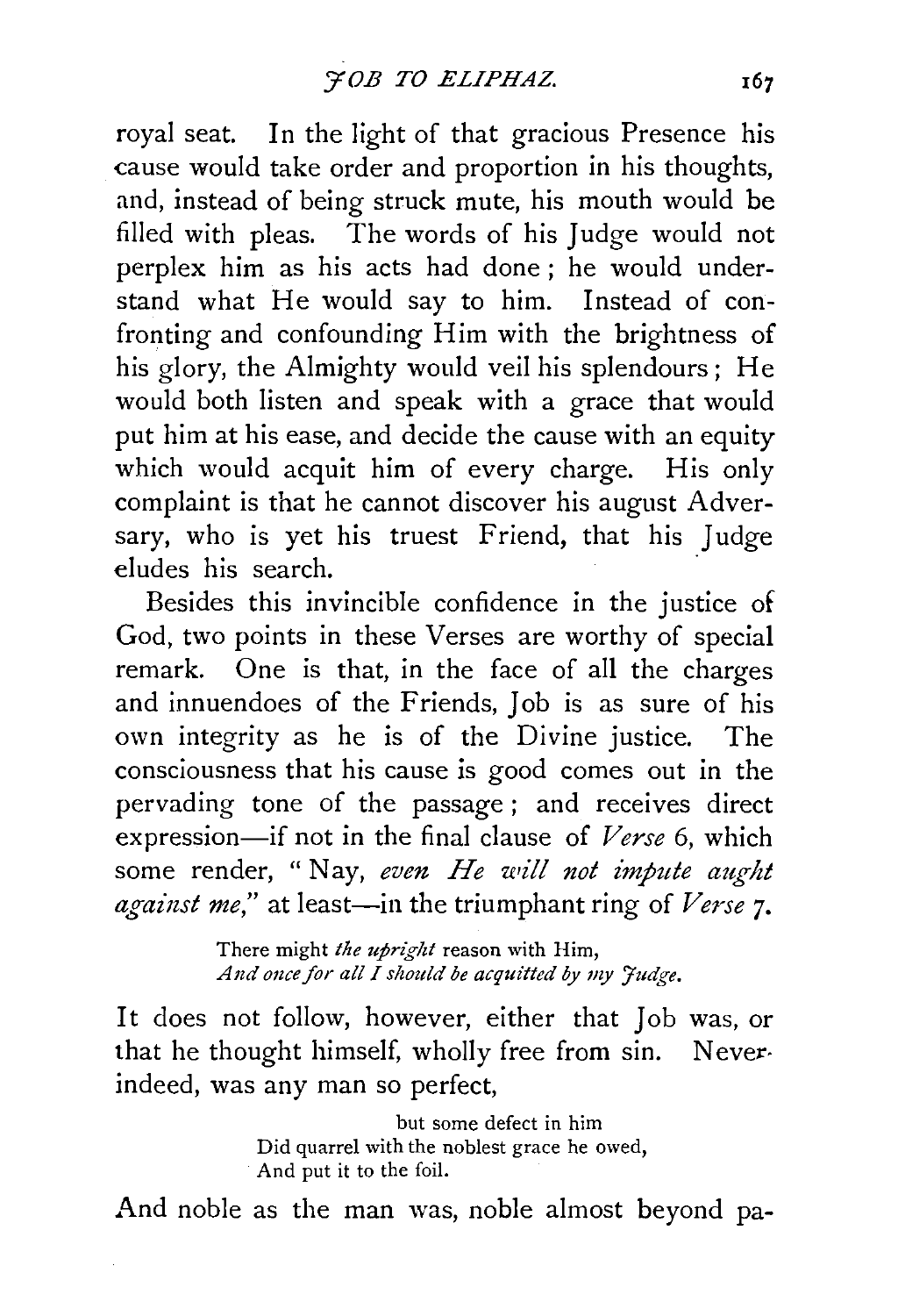rallel, even we can see that he had the defect of his quality. A righteous man, he was too apt to regard his righteousness as his own, to ignore God's part in it. But all he means to affirm, here and throughout the Poem, is that, if he had sinned, he had confessed and atoned for his sin ; that, though it had pleased God to give him

#### a heart As full of sorrows as the sea of sands,

these sorrows were not the result and punishment of his sins, and did not therefore imply and prove his guilt. This is the ground on which he takes his stand, and from which he refuses to be dislodged by any pressure of argument or any biting wind of calumny.

The other point to be remarked in *Verses* 2-9 is that Job's conviction of God's presence becomes the more absolute as he looks for Him in vain. He turns east and west, north and south, *i.e.,* toward all quarters of the heavens, making passionate inquisition and search for God. And though he can nowhere discern Him, he is sure that God is everywhere present-"working" in the north, *"veiling himself"* in the south *(Verse* g), although neither in south or north can he descry Him. The point is worth noting, if only because it illustrates that double consciousness of God experienced by every spiritual mind. How often are *we* conscious of a God present, but not visible ; present, but not accessible ; at work everywhere around us, yet veiling Himself from us, so that we cannot, or fancy that we do not, come into any vital contact, any sustaining fellowship, with Him ! Stunned by some sudden stroke of sorrow or loss, or overwhelmed with contrition for a wasted life, how many a man gropes after God if haply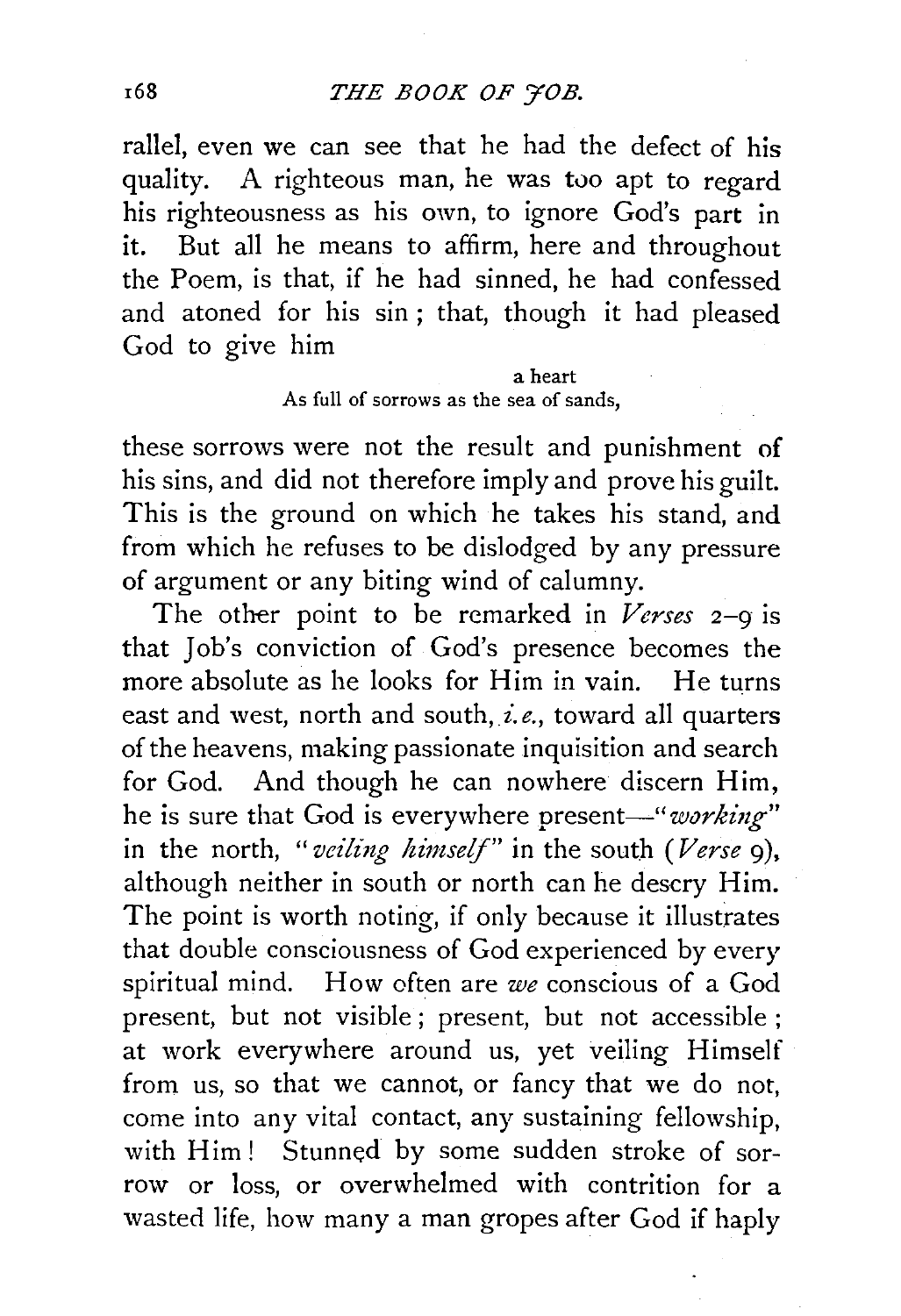he may find Him, although He is not far from any one of us! To all in that unhappy, and yet most happy case-for those who really seek God will find Him-Iob's example is of priceless value. Let them but hold fast their conviction that God '' besets them behind and before," and has "laid his hand upon them,'' let them but still seek after Him, and for them, as for 1 ob, the veil will drop at last, and they will see Him as He is.

It will be their . wisdom, too, as it was *1* ob's, to be sure that, though they cannot find God, God has found them. He expresses this conviction in *Verses* 10-13. God, the very God whom he cannot see, knows the way he takes-knows, therefore, his innocence of all that is alleged against him, his uniform and anxious obedience to the Divine law, his instant and constant preference of the Divine will to his own ; and hence 1 ob is sure that, when he has been fully assayed or tried, he shall come forth as gold.

These Verses are very graphic and suggestive. "The way that I take" of *Verse* 10 is, in the Original, *"the way that is with me,"* and means, "the way in which I habitually walk."  $\frac{1}{1}$  And this way, as we learn from *Verse* II, is God's way-" *His* way have I kept." For the Poet conceives of the inward law, the law of the inward man, as a path in which God goes before us as a guide. And the first line of the Verse, " My foot hath held to his tracks," not only implies that God goes before us in the way of righteousness, that so long as we keep that way we may perceive the imprint of his feet and place our feet in the steps which He has left; it also-affirms that, so far from having "kept that

<sup>1</sup> Ewald translates, *den mir gewohnten Weg*.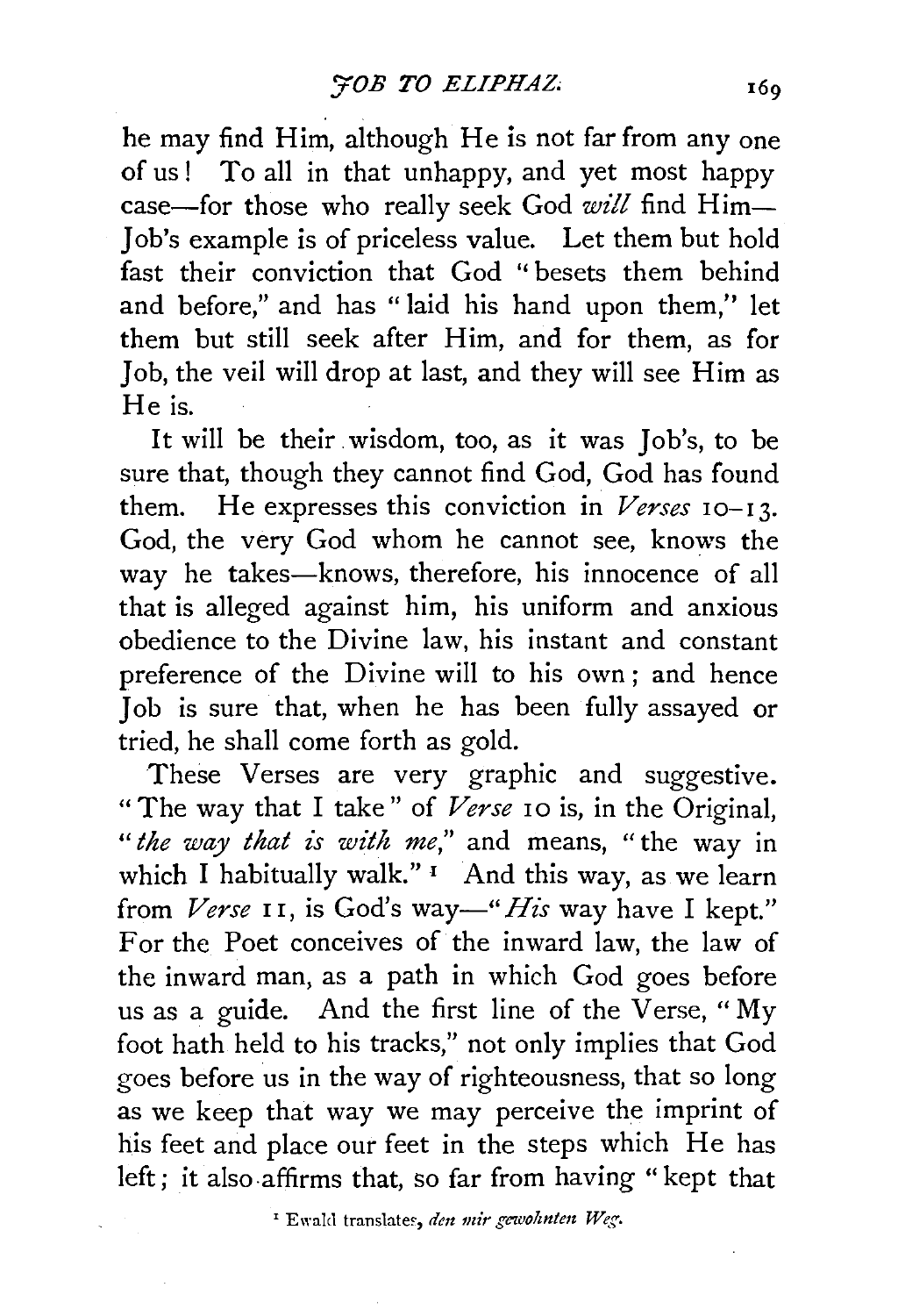ancient way trodden by men of sin," in which Eliphaz had charged him with walking (Chap. xxii.  $15$ ), and putting God out of his thoughts, he has habitually trodden in the path of righteousness, never planting an onward foot until he could see the print of God's feet before him. In the final clause of *Verse* 12, the verb rendered "esteemed" in our Authorized Version, and here "preferred," is, literally, *"I have laid up"* as a priceless and incomparable treasure ; while the word rendered "resolves" is *"law:"* so that what Job really asserts is that, as compared with "his own law," his own natural will and determination, the words of God's mouth were to him a treasure, not only of superior, but of inestimable, worth: In short, he *has* "taken a law " from the mouth of the Almighty ; he *has* " laid up his words in his heart"-taking the counsel of Eliphaz (Chap. xxii. *22)* even before it was given. But most remarkable of all is the conviction expressed in *Verse*  10, " When he hath assayed me, I shall come forth as *gold;* " and that, not simply because it is so fine an utterance of Job's assured trust both in his own integrity and in the Divine recognition of that integrity, but mainly because it is the first hint we have of any suspicion on his part that suffering, instead of being the punishment of sin, may be a discipline of righteousness. The hint is afterward worked out at length by Elihu. But here already Job seems to reach a glimpse of it for himself. The thought only passes through his mind ; had it staid with him, it would have been an inexpressible comfort and support: but still the thought does pass through his mind that men are tried like gold, in order to purge away their dross, in order that their true value may be certified and revealed. A greater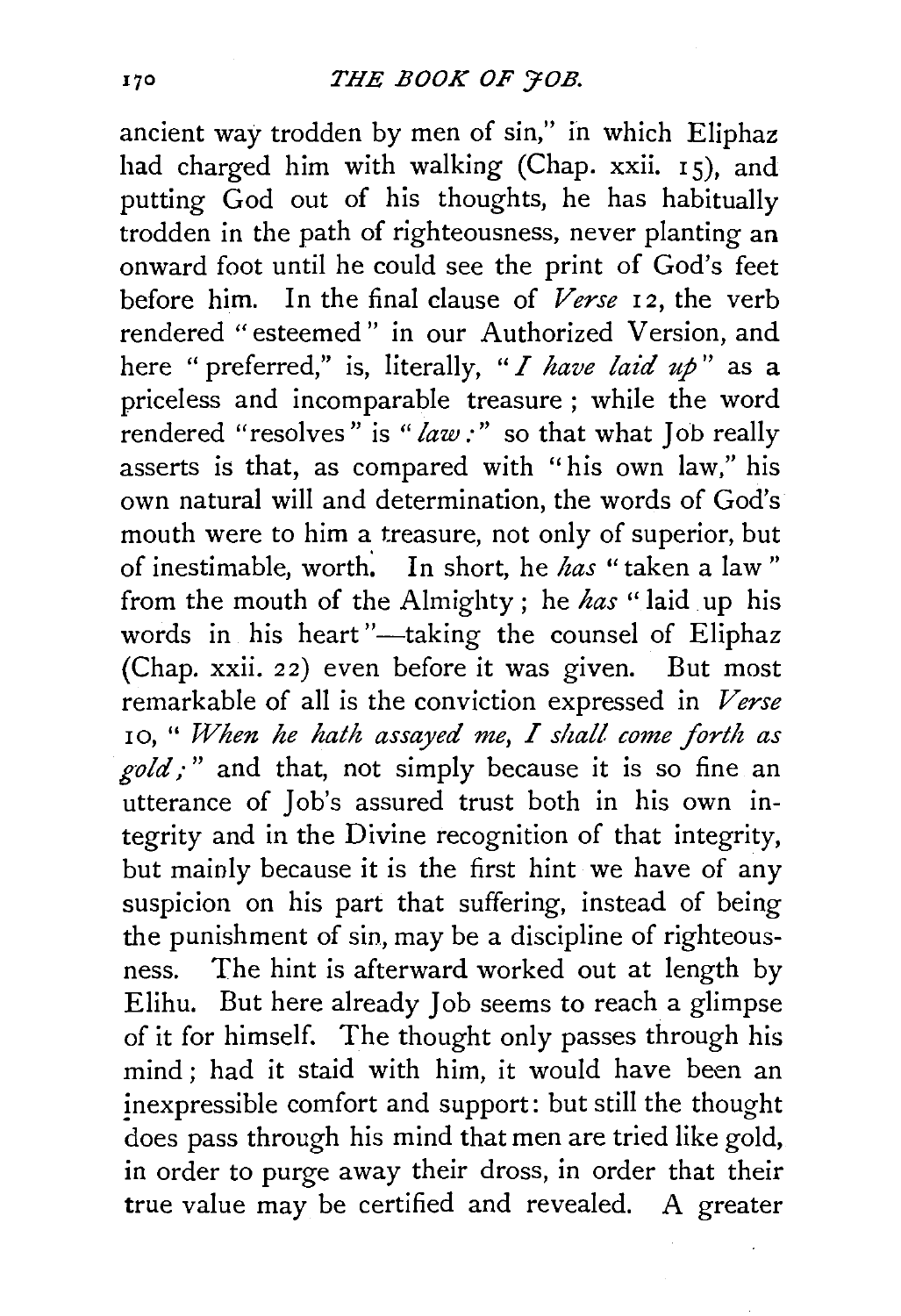than Job has taught us that even the branch which does bring forth fruit is pruned and cleansed, " that it may bring forth more fruit."<sup>1</sup> And one of our own poets, the greatest and wisest, has cast the lesson in another picturesque form: $-$ 

> Heaven doth with us as we with torches do, Not light them for themselves ; for if our virtues Did not go forth of us, 'twere all alike As if we had them not.

And just as torches must be often struck and shaken if they are to give their best light, so the men who are as "lights of the world '' are often exposed to shocks of change and blows of circumstance in order that they may shine before men with a purer lustre. Suffering at once tries, enhances, and manifests their virtues ; and so they are often permitted to suffer that their virtues may "go forth of them." Job's virtues would have been unknown to us but for his sufferings: it is to these he owes it that "the wide world is not ignorant of his worth."

But this gleam of light appears but for a moment ; it is instantly devoured by his traditional conception of the purpose and function of suffering; and as he still thinks that suffering ought to be reserved for the guilty, Job returns to his unsolved problem, and is once more sorrowfully perplexed by the apparent inequalities of the Divine Providence.

The opening phrase of Verse 13 is so curt and compressed, that it is almost impossible to determine its exact shade of meaning. Literally rendered, the Hebrew runs, *He is in one*, or, *He remains in one*; and the underlying affirmation of this abrupt phrase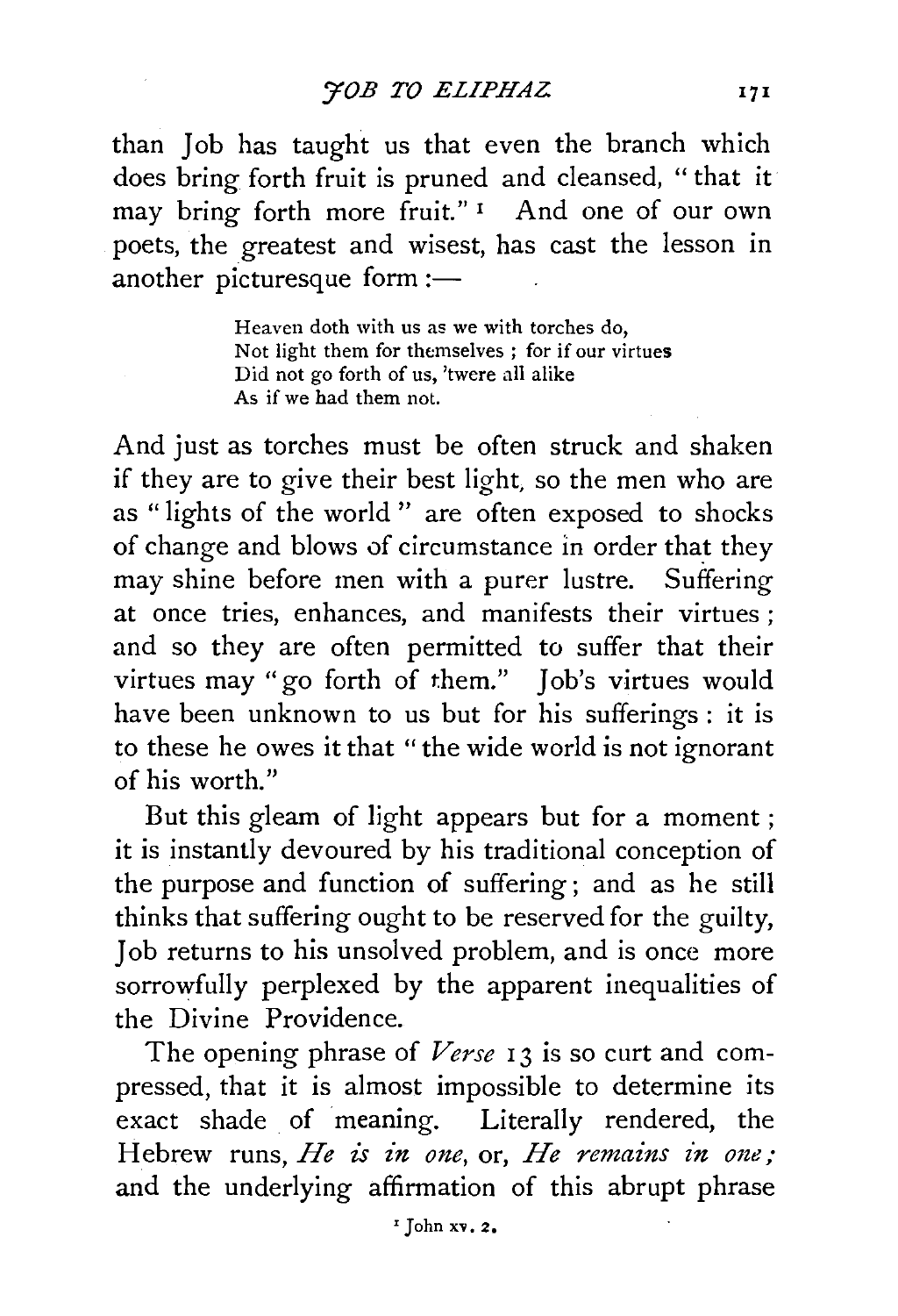may be either that God is unchangeable, or that He is unique. I have rendered it in the latter sense, *"Sole*  is He," *i.e.*, unique, one by Himself, unparalleled, unapproachable ; understanding Job to assert the unity of God and his sole and absolute authority. But the other rendering, which understands him to assert that the Divine Judge, who so studiously evades him, remains in one mind, and cannot be turned from his purpose to treat Job as a criminal, has as many great names in its favour, and as fully accords with the general sense of the passage. For, in *Verses* I 3, 14, Job is evidently brooding over the thought that God is not to be turned from his purpose, whatever it may be ; and though he has just professed that he prefers God's will to his own, he has not fully learned that what God wills must be best. It is not the goodness of God's will which now occupies his mind, but the sovereignty and unchangeableness of that will. And hence, in the latter clause of *Verse* 14, he anticipates that, as it evidently has been God's will that he should suffer, he may still have to suffer, still have to endure many similar calamities at his hands. Therefore *(Verse*  <sup>I</sup>5) he is troubled at God's presence-at the *presence,*  mark, of the very God whose *absence* he had just deplored (Verses 8, 9), and fears Him of whom he but now said (Verses 3-7) that, could he but see and plead with Him, he should not be afraid.

The seeming paradox is explained in *Verses* 16, 17, especially the latter; from which we learn that it is not the mere darkness of his calamity, that it is not the mere mystery of his suffering, which so intolerably wounds and amazes him, but the apparent hostility of God. Pain, penury, the scorn and contempt of men, the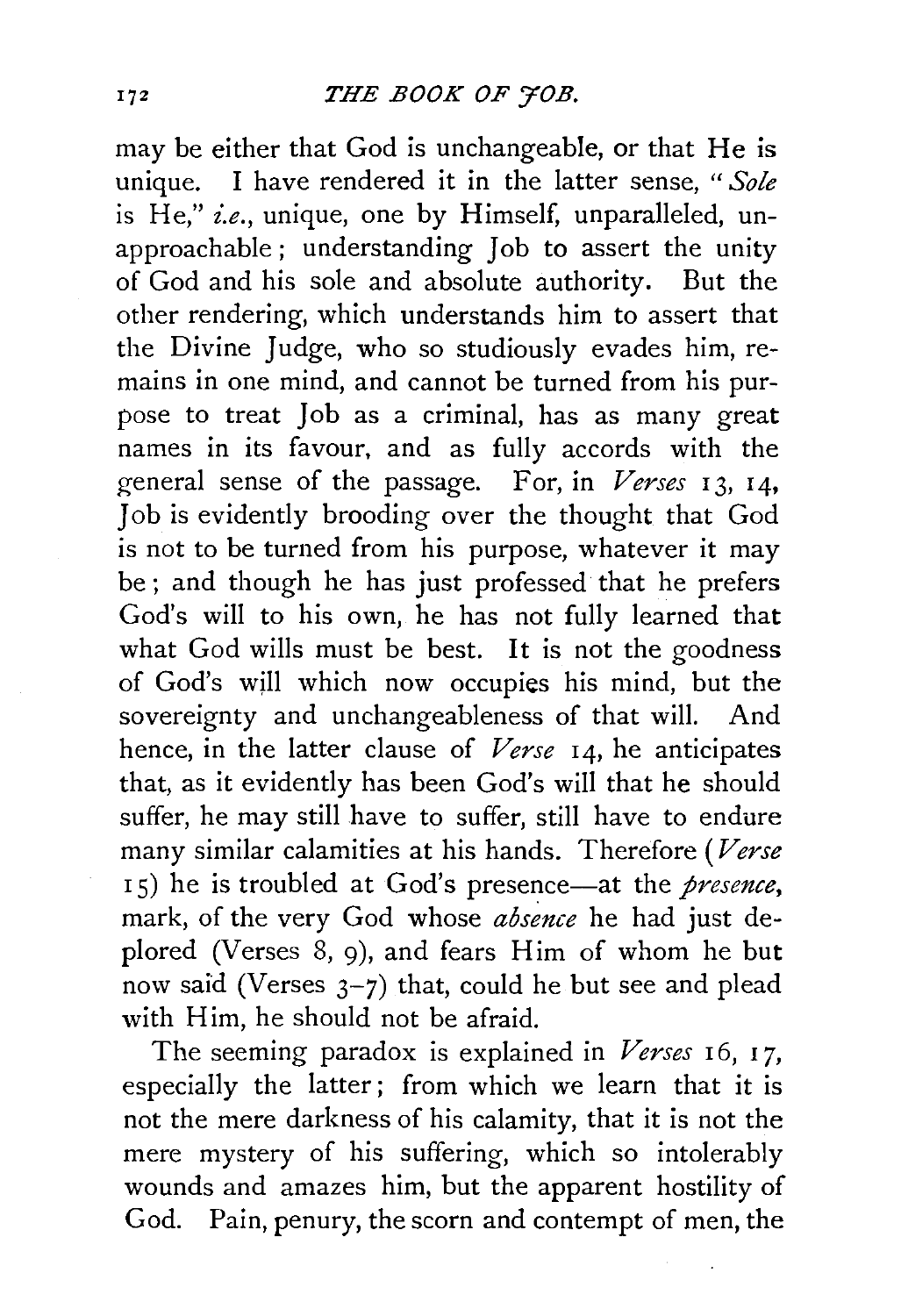unfriendliness of friends-all these may be borne : it is not these which break his spirit. What really unmans and breaks him down is not this outer darkness, but the inner darkness which it breeds, the eclipse of faith, the dejection of a love unrequited and disdained, a confidence which wins no response, the hideous confusion of thought bred by the conviction that the God who is present to bruise his heart is not· present to listen to his appeals, to explain and indicate the course He takes with him. It is *this* which cuts Job to the quick; for the spirit of a man may sustain him under any outward stroke : but a broken spirit who can bear ?

It is this also which gives force to the demand with which the next Chapter opens.

*Chapter xxiv. Verse 1.* - If the present God cannot become the manifest God, if He who smites men will not appear to heal at every moment when the wounded heart cries out for Him, why at least does He not go on circuit, why not have set times when all who take Him for their King may come and plead their cause before Him? Let the Friends say what they will, and they have been very emphatic on the promptitude and certainty of the Divine judgments, God does *not* appoint, or does not keep, these days. And hence the unjust and rapacious perpetually escape the retributions they have provoked.

Then follows a graphic description of the crimes of which men dressed in a little brief authority are guilty, and of the terrible sufferings which they inflict on large and various classes of their fellows. Some are so openly and glaringly unjust that they do not scruple to remove their neighbours' landmarks - a very common crime in the East, where hedgerows are unknown and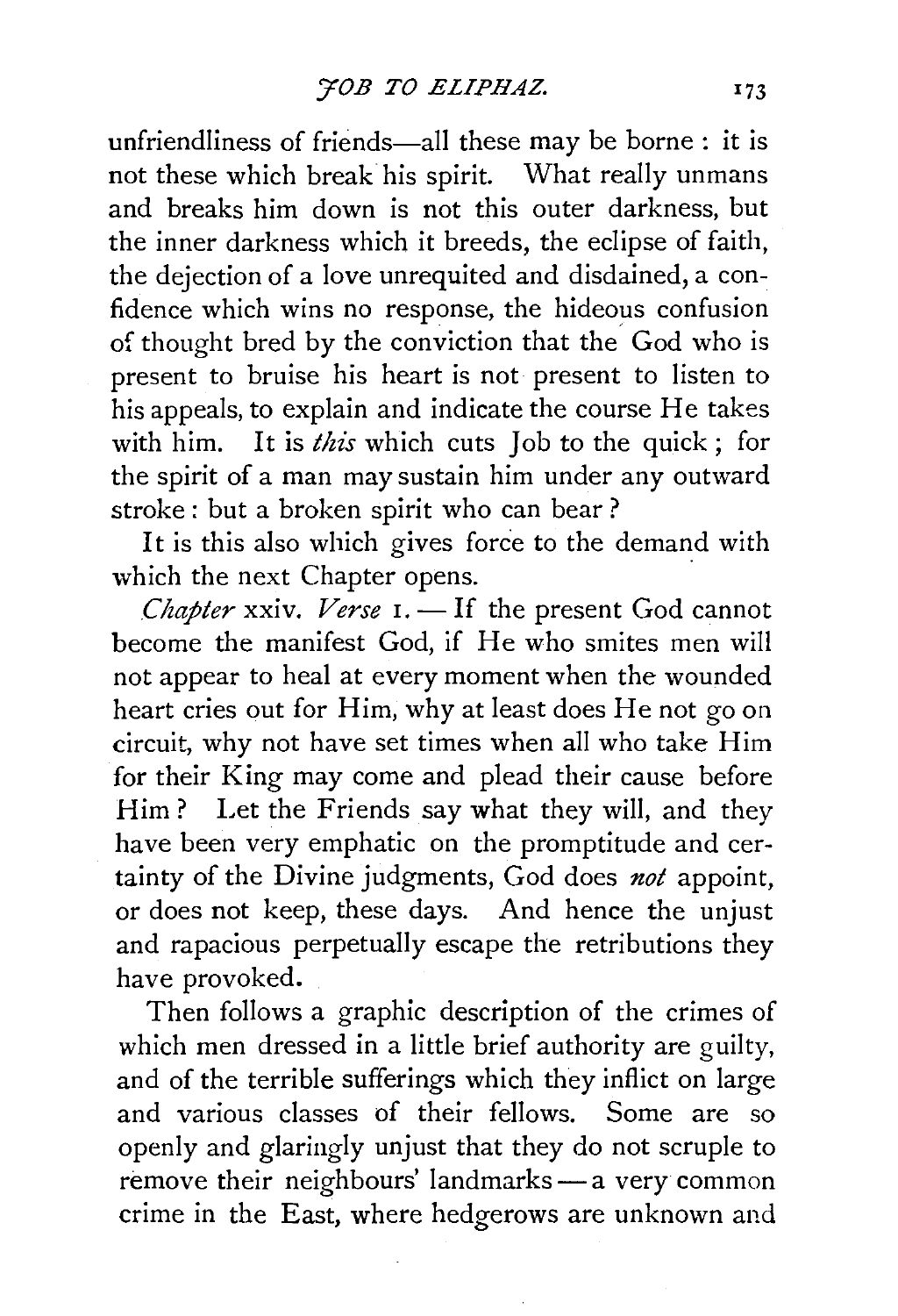walls are scarce—and even to drive off and openly pasture among their own flocks the sheep found in the fields they have invaded. Adding wrong to wrong, iniquity to iniquity, they seize on pretence of debt *"the*  ass " of the orphan, the only one he possesses, and the yoke-ox of the widow, again the only one, leaving them utterly destitute. They push the poor, and even those they have made poor, "from the path," from their accustomed way and course of life, so that they are compelled "to wander hither and thither, without home and without right," to slink out of view, to fall into the miserable and abject conditions of the aboriginal inhabitants of the land *(Verses* 2-4).

In *Verses* s-r I we get a pathetic glimpse of the condition to which these aborigines, expelled by their more civilized invaders from their dwellings and fields, have sunk in the long course of years, and to which the poor and needy of the superior tribes are now being reduced by the exactions of their strong and unjust lords. Of this aboriginal and troglodyte race we have a still fuller description in Chapter xxx., and may defer till we reach that Chapter any detailed examination of their wretched estate. For the present we need only note that, like the wild asses, they wander through the barren steppe, or desert, demanding food of it, searching for its scanty and innutritious roots and herbsthese being the only bread they can get for themselves and their children. Their conquerors and oppressors may hire them to cut fodder for their cattle, but they dare not suffer them to reap the corn, lest they should eat of it. They may engage them to glean the straggling grapes which ripen late, but they dare not let them gather the best grapes or labour in the vats, lest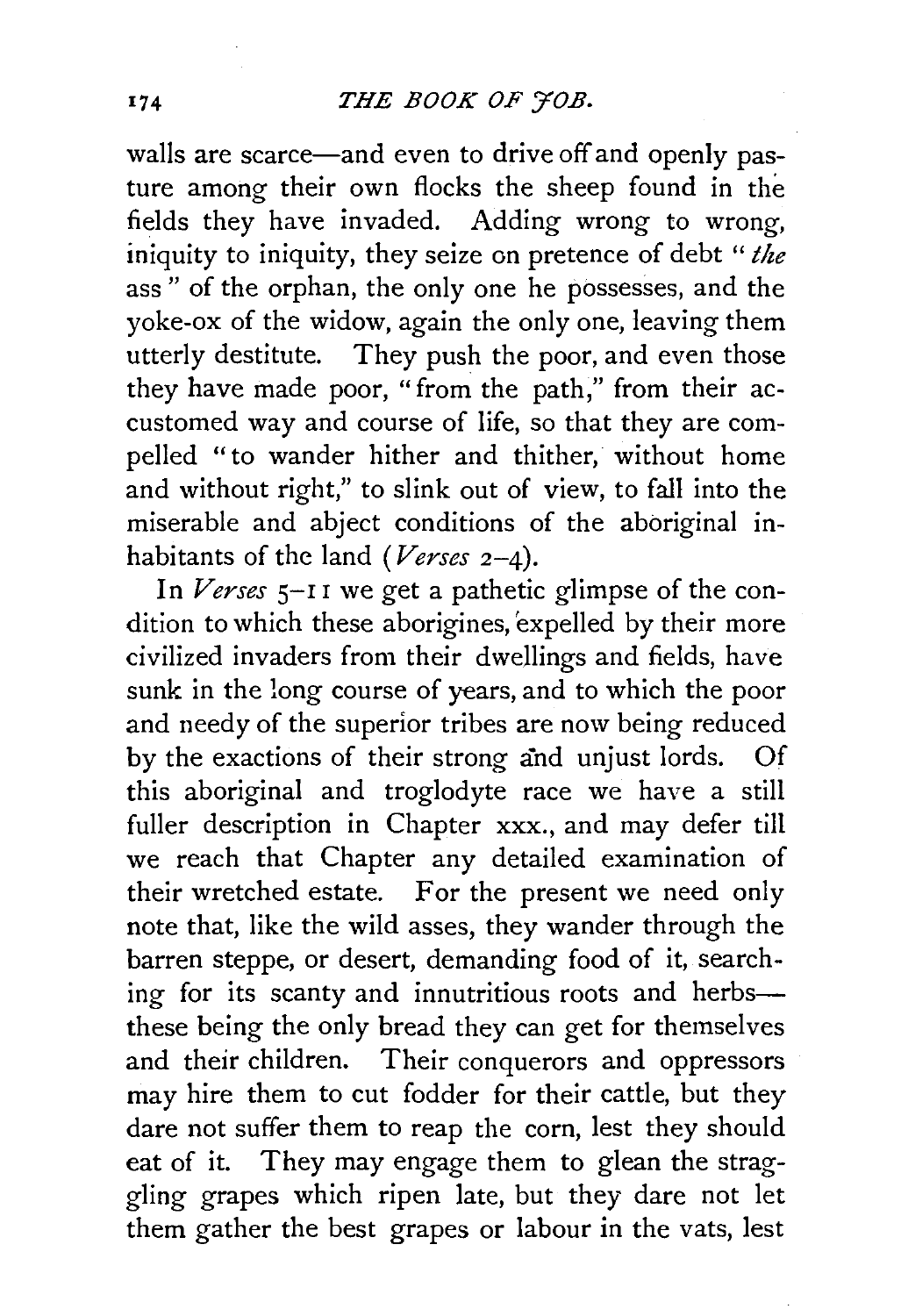they should drink of the wine. Homeless and naked, they are drenched by the mountain storms, and, for lack of shelter, are compelled to huddle under the rocks, pressing close to them and clinging to them with their hands *(Verses* 5-8).

It is to this abject and miserable condition, or to a condition closely corresponding to it, that the petty tyrants of the clan are fast bringing the poor and needy of their own race. If these as yet are not driven to the wild, vagrant, and gipsy life of the aborigines who haunt the neighbouring rocks and caves, they are at least reduced to a form of serfage, or slavery, which is but a step above it. Reduced to utter penury by usury and oppression, stripped of their very clothing, they carry in the sheaves for which they hunger in vain, and tread out the wine with which they must not slake their thirst, and express the oil with which they dare not anoint themselves *(Verses*   $Q-II$ ).

In the city their state is no happier than in the fields without, among the barns and vats and presses. For here they are but vassals who groan under manifold oppressions. They must fight and take wounds in quarrels not their own. Destitute of all else, their very lives do not belong to them, but must be risked, or flung away, at the bidding of their lords *(Verse* r2).

And, all the while, God looks down on town and field unmoved ! So far from calling men to account, so far from smiting the wicked and saving the oppressed, He pays no heed even to these crying and intolerable wrongs !

Nor are these merciless and exacting tyrants the only "rebels against the light." In *Verses* 13-17 Job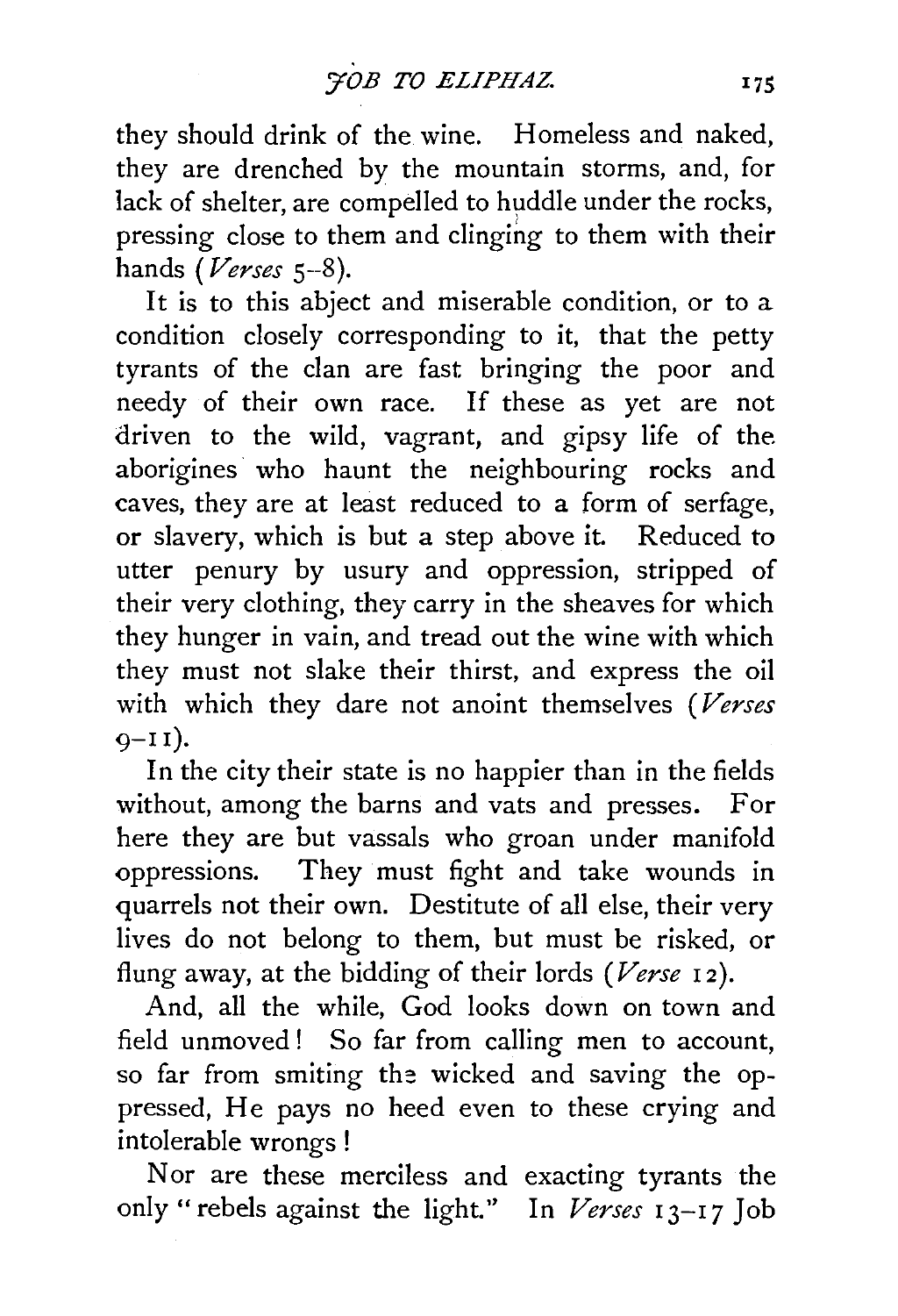## *THE BOOK OF YOB.*

opens a new count of his indictment, and enumerates three other kinds of men who will not abide in its ways, --- the murderer, the adulterer, and the thief. The villain of Verse 14 is the base petty murderer who, rising before dawn, lies in ambush where he may spring out upon the peasant going, through the darkness, to his work, defenceless and alone, and who is content with a few paltry coins or trinkets as the wages of his guilt-the coward who is parcel brigand, parcel thief. As *he* selects the dark hour before dawn, so the adulterer of *Verse* 15 waits for the sudden gloom of evening, when, to escape detection, he muffles himself in the loose robe of a woman-as those who seek such nocturnal adventures still do in the Syrian towns-that, unhindered and unsuspected, he may enter the harem of his neighbour. The thief of *Verse* I6 furnishes himself, not with crowbar and chisel, but-houses in the East being for the most part built of soft unbaked bricks or of clay-with a spade, that he may "dig " his way through the walls. Hence the Greek name for a burglar is  $\tau o \chi \omega \rho \nu \chi o s$ , "one who digs through a wall."

One feature is common *(Verse* 17) to all these villains. They hate the light. They "seal," or shut themselves up from it. Light is terrible to them, lest it should disclose their guilt, and not, as to most men, darkness. To them the dawn is as darkness: the night has no terrors for them, for they are familiar with it. The thought is repeated so often in this brief description (Verses  $13-17$ ), and so much stress is laid upon it, that, obviously, the Poet wishes to impress upon us the fact that " they love darkness rather than light, *because their deeds are evil."* Shakespeare has the same thought $-$  as, indeed, what thought has he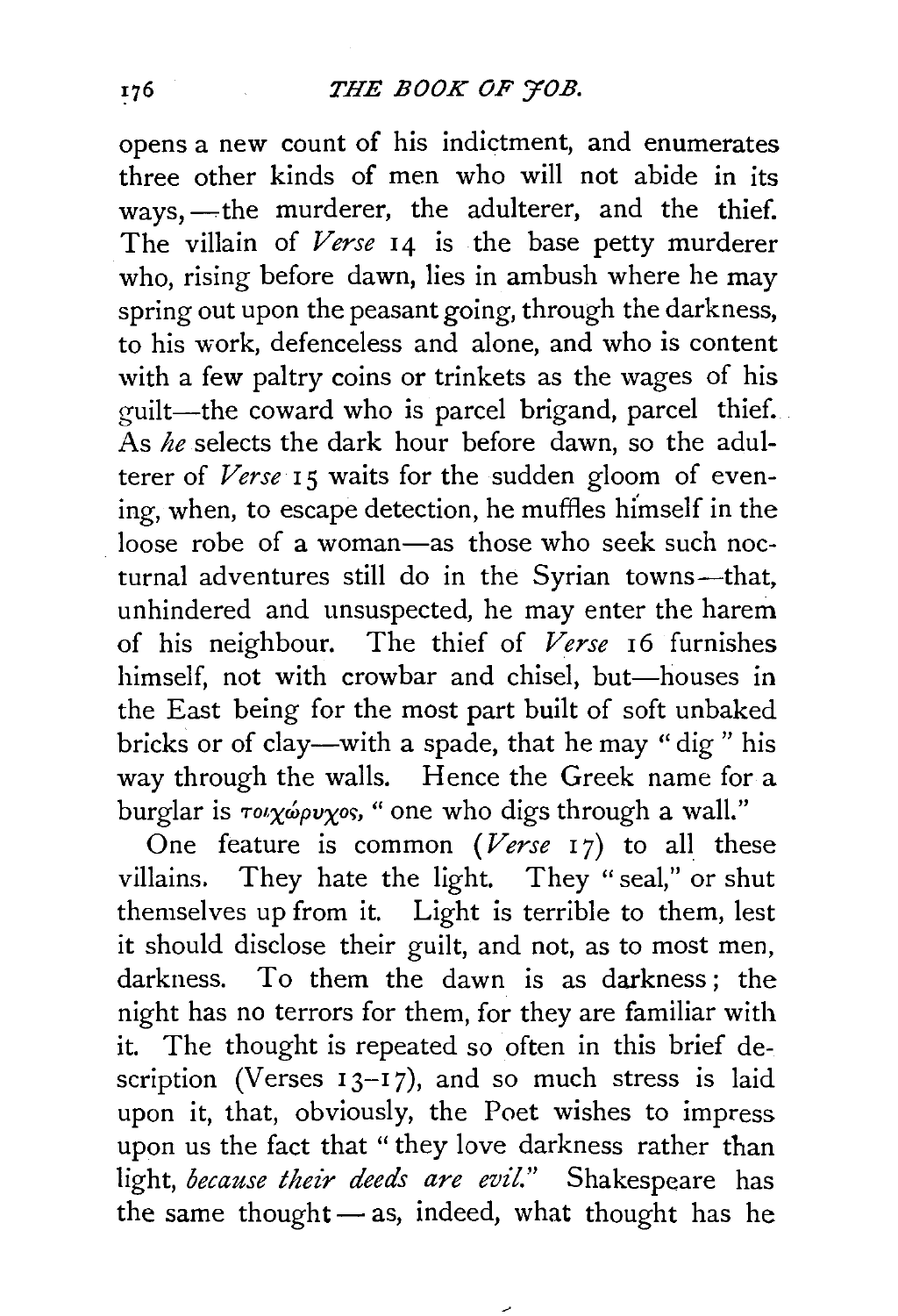not ?--and tells us that " when the searching eye of heaven, that lights this lower world, is hid behind the globe,"

> Then thieves and robbers range abroad unseen In murders and in outrage... But when from under this terrestrial ball He fires the proud tops of the eastern pines, And darts his light through every guilty hole, Then murders, treason, and detested sins, The cloak of night being pluck'd from off their backs. Stand bare and naked, trembling at themselves.

In *Verses* 18-24 we have Job's answer to the question, What is the end, what the doom of these enemies of the light ? And it is tolerably clear that in *Verses*  18-20 we have his conception of the end of the comparatively petty villains, such as the murderer, the adulterer, the thief, described in Verses  $13-17$ ; while in *Verses* <sup>2</sup>1~24 we have his conception of that of the tyrants-villains on a larger scale-depicted in Verses  $2-12$ . But it is a moot point in which of two opposite senses we are to read these Verses. Many hold, it seems natural to hold, that as Job contemplates the course and end of the wicked, he sees that they are requited for their crimes even here ; that he, therefore, virtually retracts his affirmation of God's indifference to the ways of men (Verse 12), and shews us in apt and graphic figures how the wicked are carried off as by a rushing flood, swallowed up by the ever-gaping mouth of Hades, and forgotten even by the mother who bare them ; how, lulled into a false security for a while, they are broken like a tree seized in the fulness of its pride by a tempest, or cut off like the topmost ears of corn, which are the first to attract the eye of the reapef or of the passer-by.

But these Verses are at least susceptible of another VOL. VIH. 12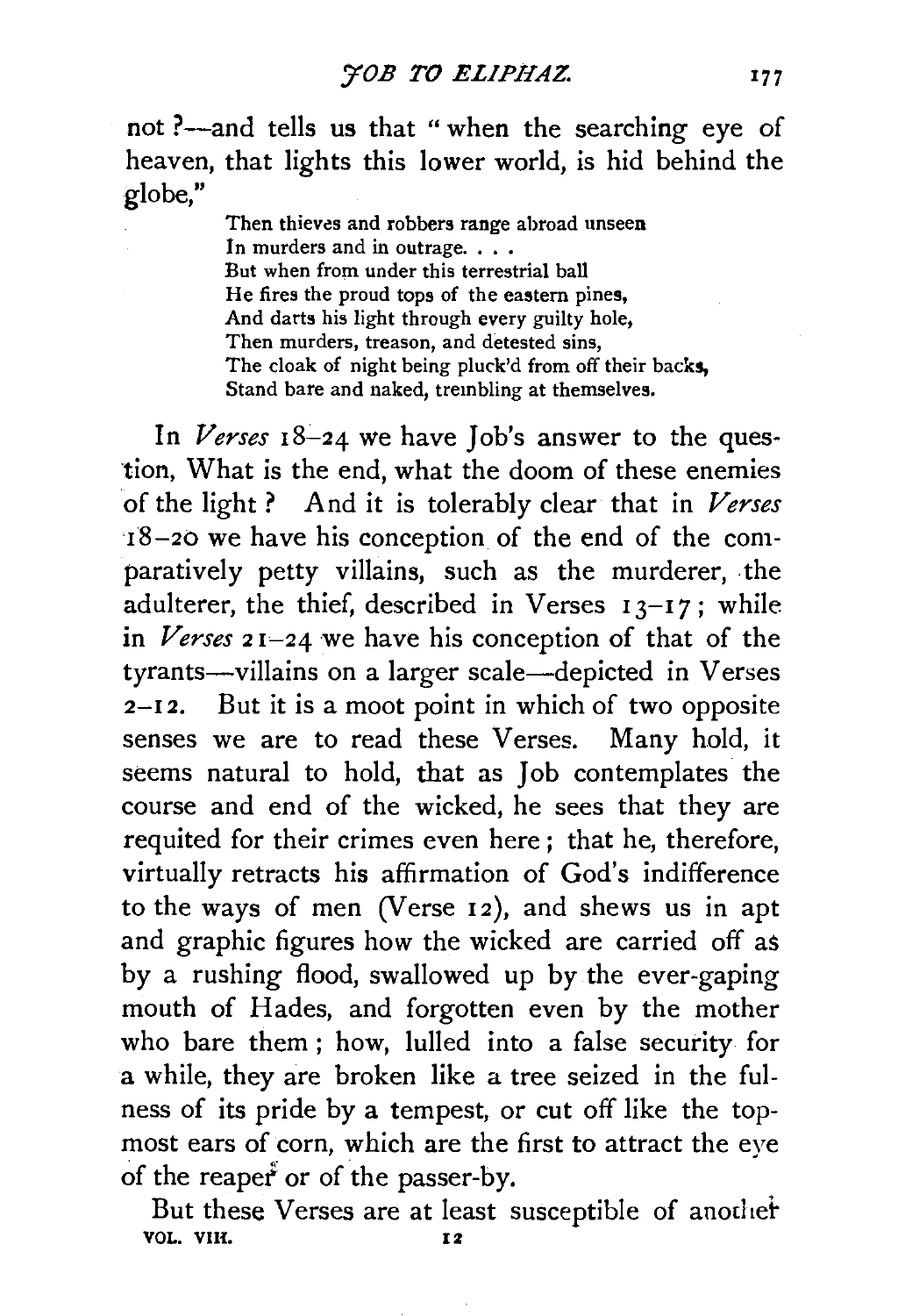interpretation. It may be that, instead of retracting, Job reaffirms and completes his charge of indifference against God. He may mean that the murderer, the adulterer, the thief, and the still baser tyrant, with all who share their enmity to the light, pass on their evil way unpunished; that they float lightly down the stream and current of time ; and that then, before any just doom falls upon them, any stroke of retribution, they are swallowed up of Hades, just as the heated and thirsty earth swallows up the snow that falls upon it, dying a swift and painless death. If their memory is not cherished, so neither is the remembrance of their guilt. If the worms batten on them, as on all men, their iniquity, instead of being left to bear its proper and bitter fruit, is snapped suddenly in two, like a tree in the strong hands of a storm. They live in security. God's eyes beam on them. They recover health and prosperity even when, conscious of their crimes, they have despaired of life. And if, like other men, like all mankind, they are brought low when the span of life has run out, yet, like better men, after a life free from care and laden with honour, they die a natural and even an easy death, and are carried in like the shock when it is ripe, or even like the very finest of the wheat.

Of these two interpretations I cannot but think the latter to be the better, although I admit that it is quite easy to take objection to it. I prefer it, in part, because the most able commentators incline to it; in part, because I find certain phrases and figures in these Verses which point very definitely to it, and feel it to be most consonant with the whole scope of the con text; but, most of all, because it gives in another form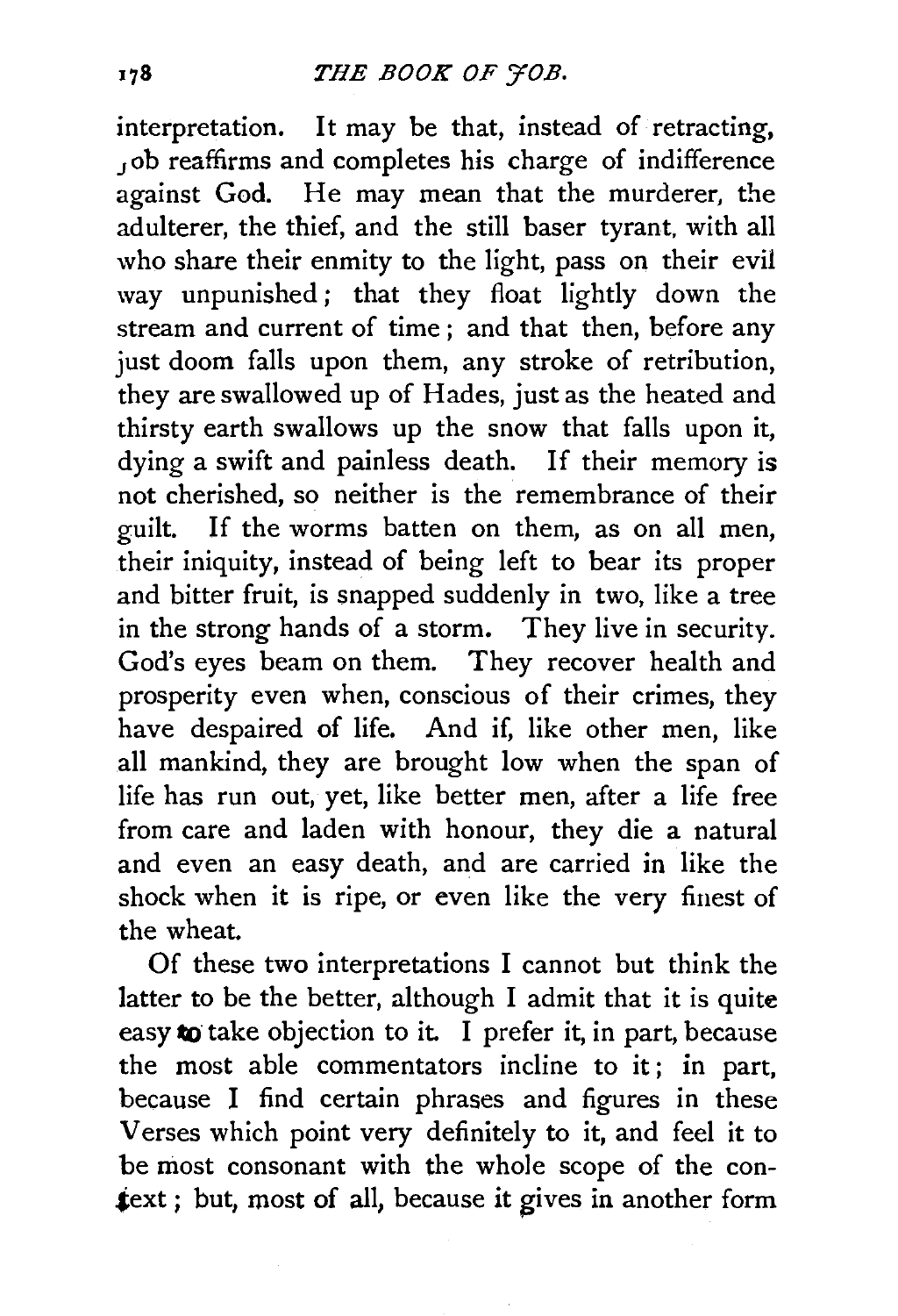the conclusion at which Job arrived in his last speech (cf. Chaps. xxi.  $7-15$  and  $23-33$ ), and he is here confessedly carrying on the line of thought which he started there. Once more, I conceive, he stands amazed and perplexed before a fact which has tried the faith of the good in all ages, that at least some of the wicked, as they observe no restraints in life, so also they have no bands in their death. This, indeed, is the standing problem of the Divine Providence, and it is therefore all the more likely that it was the problem which now recurred to Job's labouring thoughts.

Incidentally I have already explained most of the phrases and figures of speech contained in these Verses; but there are one or two which may still require a word.<sup>1</sup> Thus the connection of thought in Verse 18 is still somewhat obscure. The point of comparison in the first line is the swiftness with which the wicked disappear from the scene : they are like a straw on the surface of the stream, hurried away by the rapid current. In the second line it is admitted that their heritage is cursed in the land ; but in the third, the vanity of that curse is indicated—they are no longer there to feel the curse. They will no more walk along the familiar path to their vineyards, and, therefore, the belated curse does not seize on them : they have escaped the pursuing but tardy vengeance ; they are long since in Hades.

The metaphors in *Verses* 19 and 20 carry on the same thought. If death be the end, if there be no

<sup>&</sup>lt;sup>1</sup> In Verses 18, 20-23, the Poet uses the singular pronoun "he" collectively, personifying, as it were, the wicked class, or classes, which he has depicted. But as there is no doubt that he has the whole class-"rebels against the light "-in his mind, and as, moreover, he uses the plural in the other Verses of the passage, so that the transition only puzzles the English reader, I have thought it better to retain the plural ("they") throughout.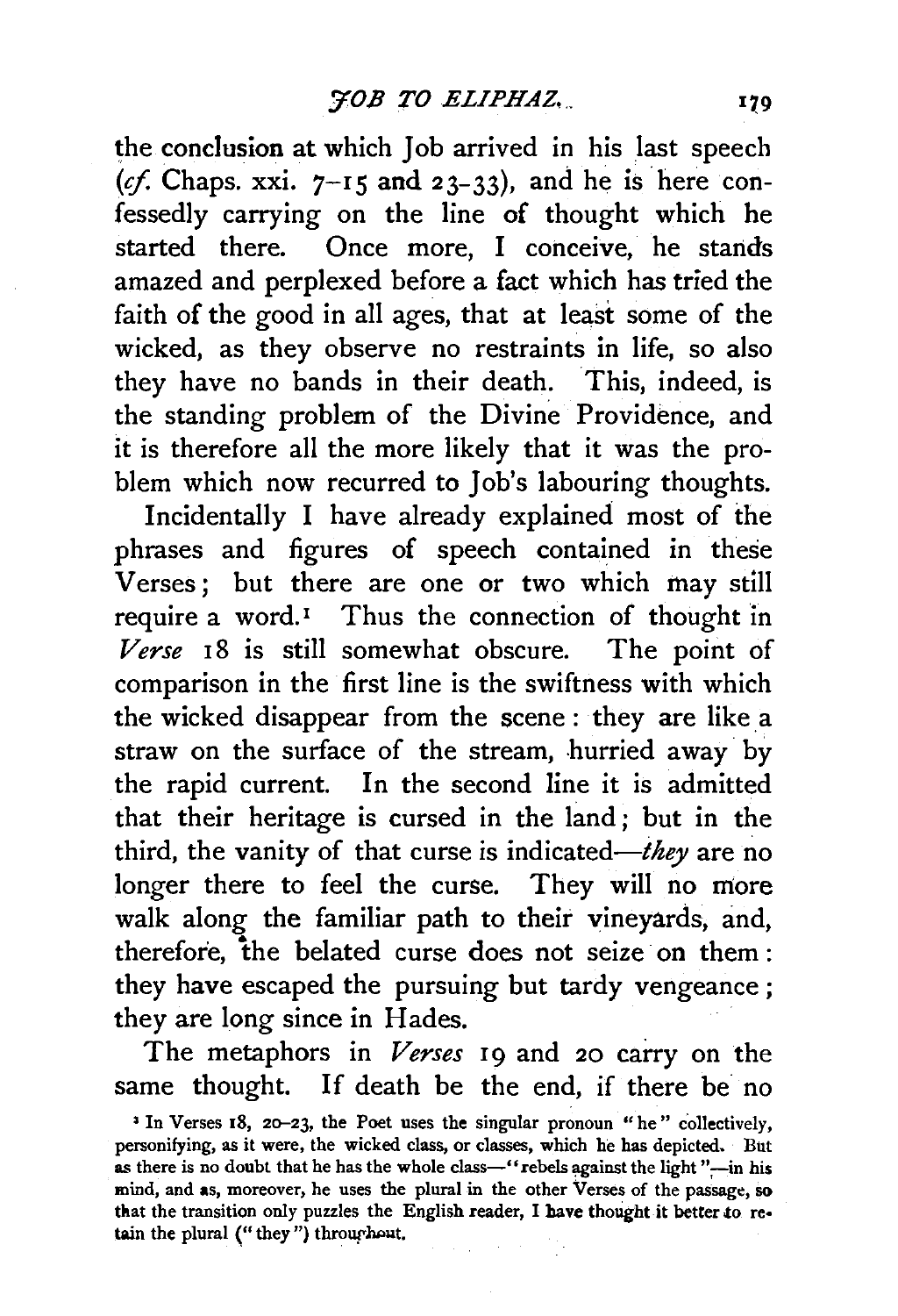retributive life beyond the grave, they are secure; they have vanished like snow falling on the thirsty Oriental earth; they have been broken off like a tree snapped by the storm.

In *Verse* 21, Job briefly characterizes the tyrants whom he had depicted more at large in Verses  $2-12$ , in order that we may note the point of transition from the fate of the vulgar criminals to that of the 'cruel and rapacious despots. And their doom is even less retributive; for *(Verse* 24) it is *God* who gives them the immunity from punishment in which they trustthe eyes of God resting on their way, as though He approved both it and them. Instead of living in terror, as the Friends had affirmed, they are in security; instead of being overthrown, they are supported. God lifts them up, instead of bringing them low ; and even when they die, they do but share the common lot; they are but cut off like corn that is ripe.

There was sufficient truth in the description to enable Job *(Verse* 24) to close with a challenge to the Friends, and defy them to disprove it. Exaggerated it was, no doubt ; nor does it express, as we shall soon see, Job's real view of the doom and destiny of the wicked. But his descriptions, like those of the Friends, have to discharge a double, if not a divided, duty. They are arguments as well as pictures. Hence he naturally emphasizes, and even exaggerates, the facts of human life which their formula will not cover, which their dogma will not explain, in order to convince them that it is erroneous and misleading. God has a solution of the problem, no doubt. Even Job has a solution of it, as he has shewn us in his confession of a retributive life beyond the grave. But the Friends have no solu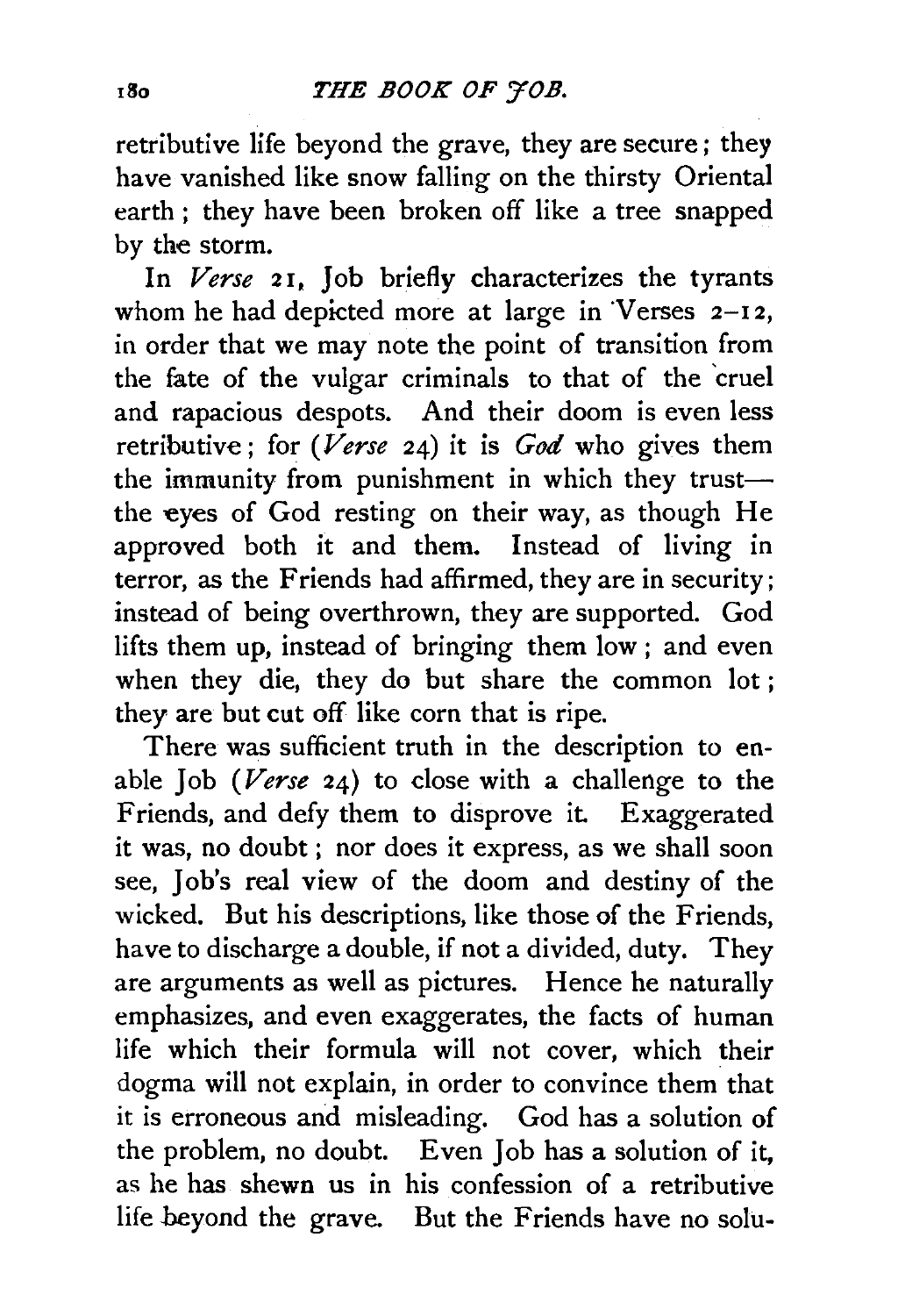tion of it, for they maintain a present and instant retribution. And yet here are large classes of men whose woes are unredressed, at least in this life, or whose crimes are unpunished! He may safely challenge *them,*  then, to prove his "words of no worth."

In our study of his former speeches we have seen what great and precious spoils Job has carried off from his terrible conflict with doubt and despair; how he has risen to the conception of a God other and better than the God in whom he had once believed, and has laid hold on the hope of a life beyond the reach of death. And we ought not to close our examination of these two Chapters without remarking that he has now once more learned much, and gained much, from the things he has suffered. For, obviously, he has gained a wider and deeper sympathy with the woes and wrongs of men. He had' never felt the miseries of the outcasts and serfs and vassals of his own land and tribe as he feels them now, or he could not have been content with the dogma he had so long held, that all suffering springs from sin. The facts were there--as numerous, as flagrant, as terrible as now ; but he had not seen them, or had not seen the conclusion to which they pointed. Till now he could not say-

> Oh, I have suffered With those that I saw suffer !

or he would never have believed that men suffer no more than they deserve. His very creed indicates how little he knew or felt of the calamities of the men about and beneath him ; for

What need the bridge much broader than the flood? and why should not a man be content with the bridge